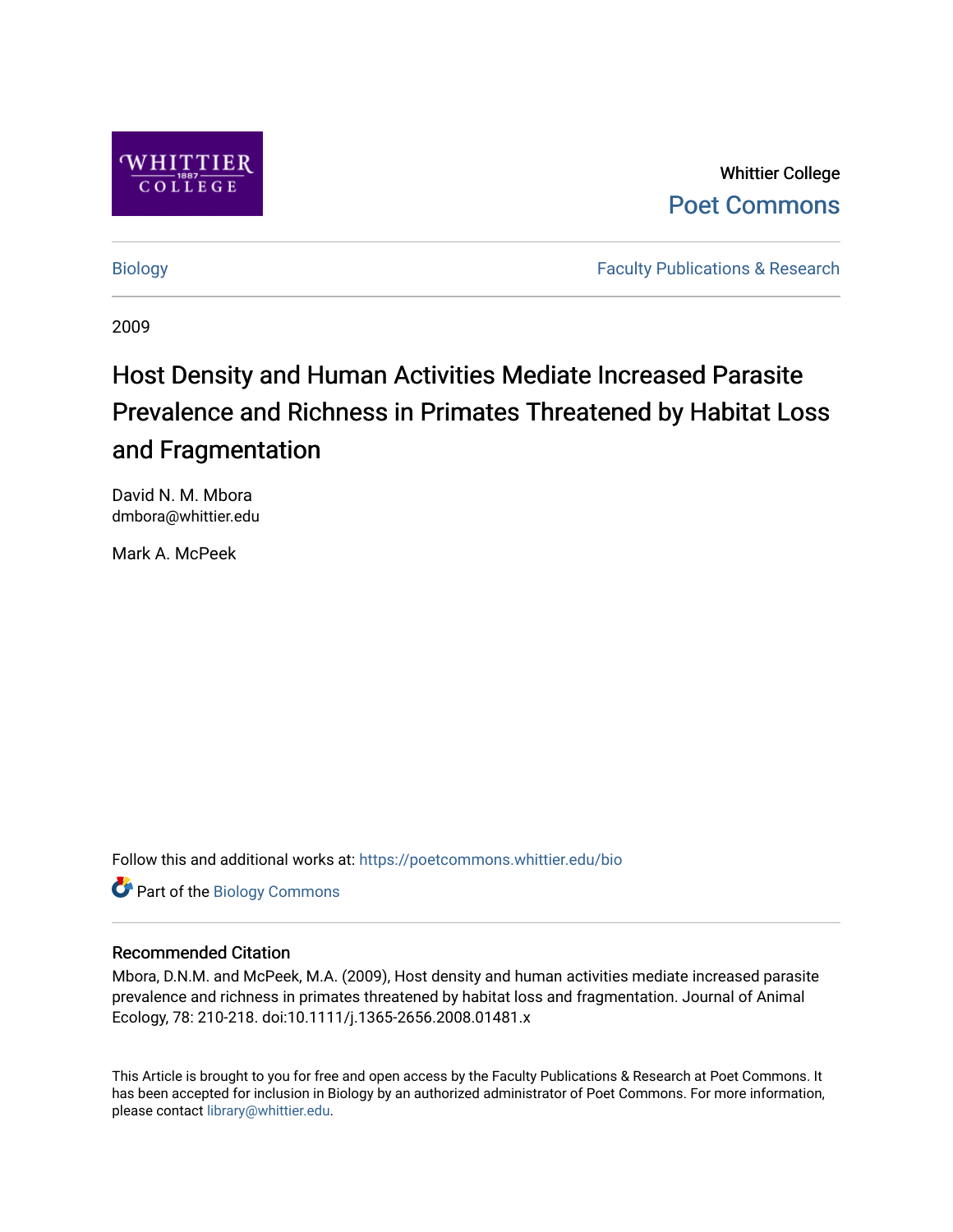# **Host density and human activities mediate increased parasite prevalence and richness in primates threatened by habitat loss and fragmentation**

## David N. M. Mbora<sup>1,2\*</sup> and Mark A. McPeek<sup>1</sup>

1 *Department of Biological Sciences, Dartmouth College, Hanover, NH 03755, USA; and* <sup>2</sup> *Tana River Primate National Reserve, P O Box 4 Hola, Kenya*

#### **Summary**

**1.** Habitat loss and fragmentation are the principal causes of the loss of biological diversity. In addition, parasitic diseases are an emerging threat to many animals. Nevertheless, relatively few studies have tested how habitat loss and fragmentation influence the prevalence and richness of parasites in animals.

**2.** Several studies of nonhuman primates have shown that measures of human activity and forest fragmentation correlate with parasitism in primates. However, these studies have not tested for the ecological mechanism(s) by which human activities or forest fragmentation influence the prevalence and richness of parasites.

**3.** We tested the hypothesis that increased host density due to forest fragmentation and loss mediates increases in the prevalence and richness of gastrointestinal parasites in two forest primates, the Tana River red colobus (*Procolobus rufomitratus*, Peters 1879) and mangabey (*Cercocebus galeritus galeritus*, Peters 1879). We focused on population density because epidemiological theory states that host density is a key determinant of the prevalence and richness of directly transmitted parasites in animals.

**4.** The Tana River red colobus and mangabey are endemic to a highly fragmented forest ecosystem in eastern Kenya where habitat changes are caused by a growing human population increasingly dependent on forest resources and on clearing forest for cultivation.

**5.** We found that the prevalence of parasites in the two monkeys was very high compared to primates elsewhere. Density of monkeys was positively associated with forest area and disturbance in forests. In turn, the prevalence and richness of parasites was significantly associated with monkey density, and attributes indicative of human disturbance in forests.

**6.** We also found significant differences in the patterns of parasitism between the colobus and the mangabey possibly attributable to differences in their behavioural ecology. Colobus are arboreal folivores while mangabeys are terrestrial habitat generalists.

**Key-words:** Africa, conservation, endangered species, gallery forest, structural equation modelling

### **Introduction**

Habitat loss and fragmentation appear to be the principal causes of the loss of biological diversity (Wilcox & Murphy 1985; Simberloff 1988; Caughley 1994). In addition, parasitic diseases are emerging as a serious threat to many species of animals (McCallum & Dobson 1995; Daszak, Cunningham & Hyatt 2000; Patz *et al*. 2000). However, relatively few studies have tested how habitat loss and fragmentation influence the prevalence (proportion of infected hosts; Margolis *et al*.

1982) and richness (number of different species per host) of parasites in animals (McCallum & Dobson 2002). By all indications, habitat loss and fragmentation should increase parasite prevalence and richness in vertebrate animals.

Habitat loss per se reduces the amount of habitat available, and thus reduces the amounts of food resources and thus may increase competition for food among resident animals. In addition, immediately after habitat is lost, animals may crowd into the remaining smaller patches leading to increases in rates of agonistic behaviours. The combined effects of increased food competition and agonistic interactions \*Correspondence author. E-mail: david.mbora@dartmouth.edu among animals can increase their stress levels, compromise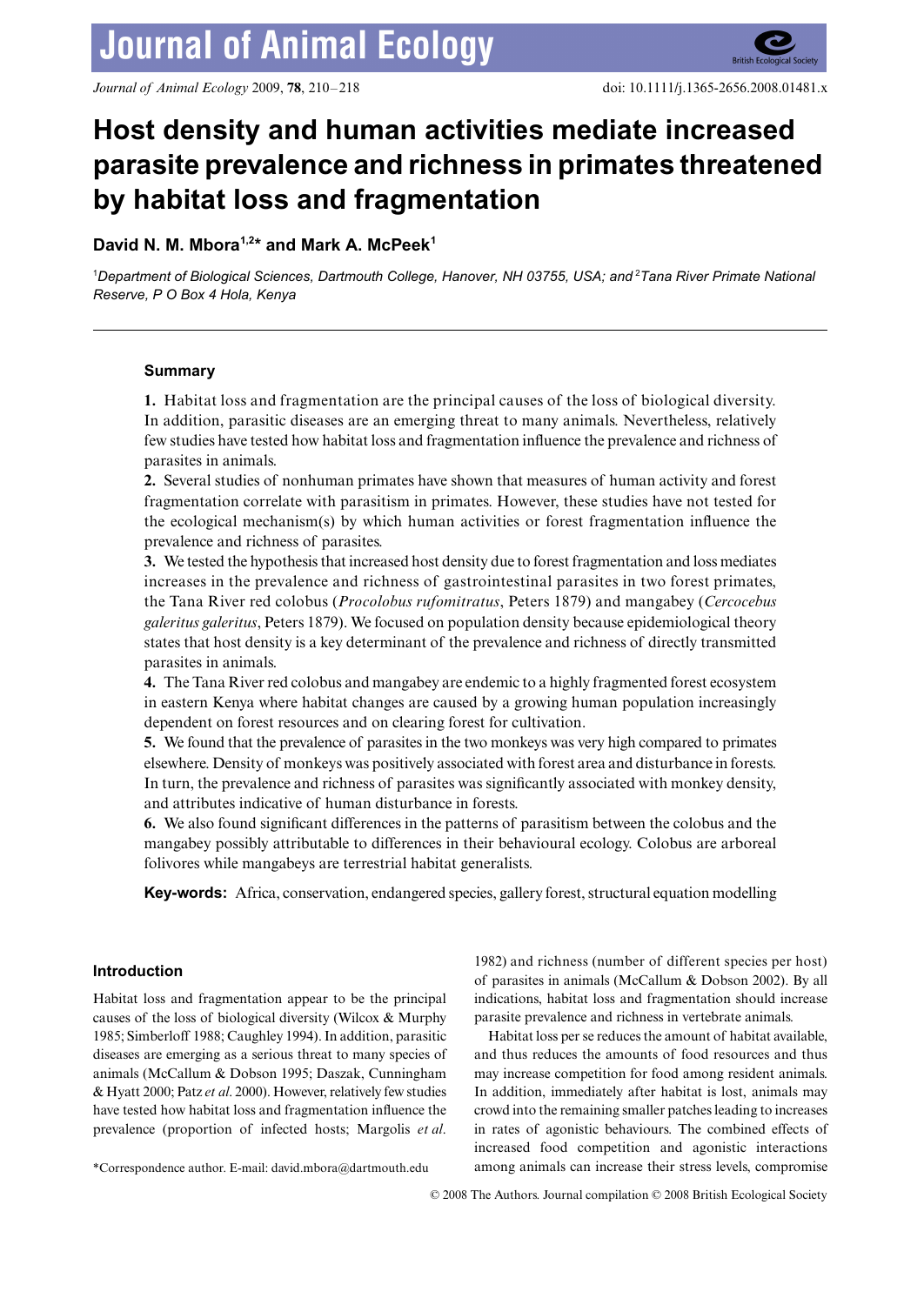immunocompetence and thereby lower their resistance to infection (Eley *et al*. 1989; Coe 1993; Friedman & Lawrence 2002).

Habitat fragmentation per se creates a larger number of smaller habitat patches in a given landscape (Bascompte & Sole' 1996; Fahrig 2003). When a landscape is so fragmented that suitable habitat patches are embedded in a matrix of unsuitable habitat, there is usually a positive correlation between animal population density and patch area (Andren 1994; Connor, Courtney & Yoder 2000; Brotons, Monkkonen & Martin 2003; Fahrig 2003). Because fragmentation also limits foraging and travel routes, high population density should lead to intensive use of the same habitat patches which would increase the levels of contamination of the environment with infective stages of parasites such as eggs and larvae (e.g. Stoner 1996). Furthermore, high host population density influences positively the probability that parasite transmission stages such as eggs or larvae contact a host (Anderson & May 1978; Anderson 1979; Morand & Poulin 1998; Poulin 1998; Packer *et al*. 1999). Consequently, parasite species that require high rates of transmission for their population persistence may exist only in high-density populations (Anderson 1979; Arneberg 2002). Thus, habitat fragmentation should lead to increased prevalence and richness of directly transmitted parasites. Clearly, host population density should play a key role in mediating the effects of habitat loss and fragmentation on the prevalence and richness of directly transmitted parasites. In fact, among nonhuman primates in general, host population density is the key determinant of parasite species richness (Nunn *et al*. 2003).

Fragmented landscapes also contain more edge habitat for a given amount of core habitat (Fahrig 2003). The increased edge effects in combination with elevated population densities in habitat fragments, should promote cross-species transfer and acquisition of novel parasites (Murcia 1995; Fagan, Cantrell & Cosner 1999; Ries *et al*. 2004). Thus, among colobus monkeys in western Uganda forests, individuals living at the edge of the forest were found more likely to be infected with multiple parasites species than individuals in the core of the forest (Gillespie, Chapman & Greiner 2005a).

In this study, we tested the hypothesis that increased population density due to forest loss and fragmentation causes increased prevalence and richness of gastrointestinal parasites in the Tana River red colobus (*Procolobus rufomitratus*, Peters 1879) and mangabey (*Cercocebus galeritus*, Peters 1879). These primates are endemic to Tana River forests in eastern Kenya (Fig. 1). The Tana River forests are an ecosystem where habitat loss and fragmentation caused by human activities may greatly influence host density and thus promote increased prevalence and richness of parasites in resident animals. Forest loss and fragmentation there is caused by a growing human population which increasingly depends on resources extracted from the forest and clearing of forest for cultivation (Wieczkowski & Mbora 2000; Mbora & Meikle 2004a). These forests appear to be remnants of a previously continuous forest that extended from Central to East Africa

during the upper-Pleistocene (25 000–30 000 years BP; deMenocal 2004; Bobe & Behrensmeyer 2004). As such, the Tana forests are of great conservation value and are part of the East African Coastal forests global biodiversity hotspot (Myers *et al*. 2000). Thus, in 1976, the government of Kenya established the Tana River Primate National Reserve (TRPNR) to protect the two species of primates and the forest ecosystem. Both primates are forest dependent and critically endangered (IUCN 2007; Mittermeier *et al*. 2007).

We tested four postulates in an effort to understand how habitat loss and fragmentation influence parasite prevalence and richness in the Tana River landscape. First, we expected a positive correlation between the area of forest patches and the density of primates as has been reported for animals in other highly fragmented landscapes (Andren 1994; Connor *et al*. 2000; Brotons *et al*. 2003). In the Tana River landscape, larger forests tend to be less degraded than smaller forests thereby creating a positive correlation between area of forest patches and the abundance of important primate food trees (Medley 1993a). Because the density of monkeys is strongly correlated with abundance of important primate food trees (Mbora & Meikle 2004a) in the Tana, it seemed plausible that forest area and density of monkeys would be correlated. Second, we expected a positive correlation between monkey density and human activities that cause forest loss, for example, basal area or density of cut stems. In areas where forest is being actively cut, primates are forced to live in smaller patches relative to the area of original forest, and such forests should have elevated densities of primates in the short term (Medley 1993a). Third, following from the first and second postulates, and in accordance with epidemiological theory that host density influences positively the prevalence and richness of directly transmitted parasites (Anderson & May 1978; Anderson 1979; Morand & Poulin 1998; Poulin 1998; Packer *et al*. 1999), we predicted a positive correlation between the density of monkeys and the prevalence and richness of parasites across the landscape.

Although basal area or density of cut stems represents a direct measure of human activities, it does not measure the full range of human activities in the Tana River forests (Medley 1993b). For example, harvesting of nontimber forest products such as thatch or the tapping of wine from the *Phoenix reclinata* palm are common activities in the forests (David N. M. Mbora, personal observations). Such activities would not lead into an increase in the primate population density because they do not decrease the area of forest patches. However, these activities contribute to increased interactions between humans and the primates and the likelihood of cross-species transfers of atypical parasites species. The levels of these human activities in the forests should correspond to the demand from the community, and the demand should correlate with the abundance of the human population within the vicinity of the forests. Therefore, we surmised that human population density and proximity of forests to cultivated areas should correlate with these unmeasured activities. Consequently, as a fourth postulate, we predicted that human population density and proximity of forests to cultivated areas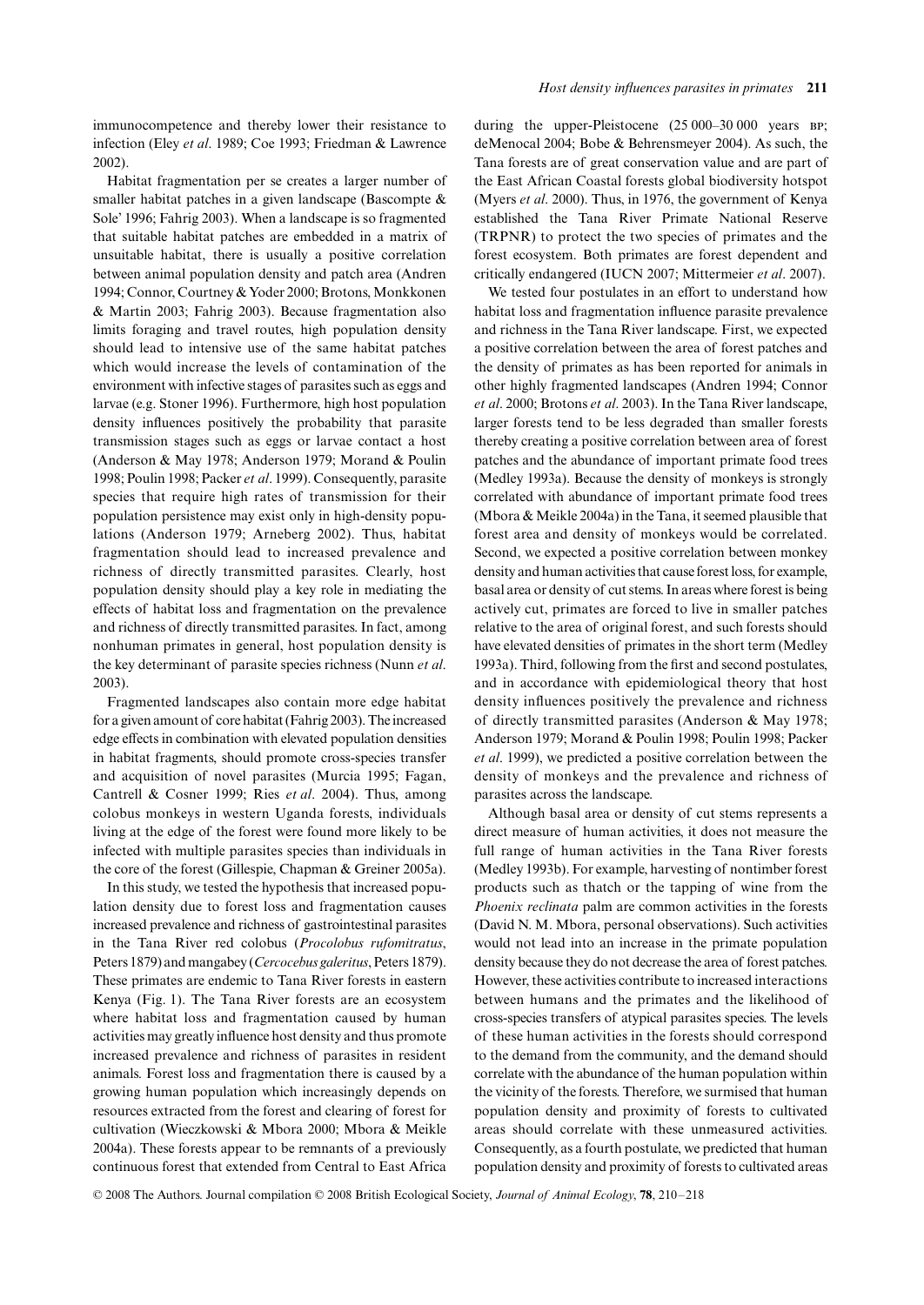

**Fig. 1.** Distribution of study forest patches along the Tana River, Kenya. The frame on the top half shows the approximate location of the Tana River Primate National Reserve (TRPNR), and the major villages are named.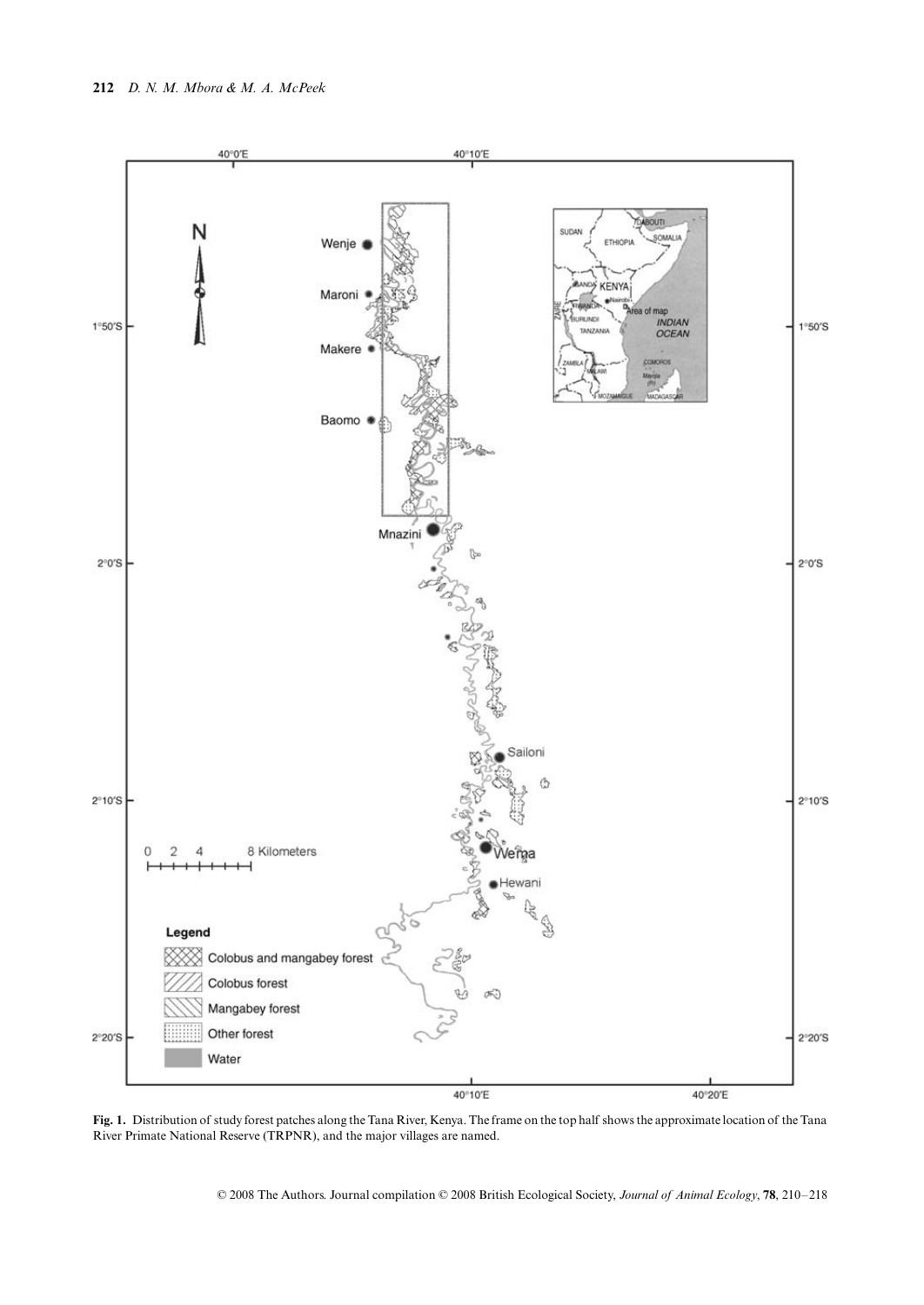should correlate positively with parasite prevalence and richness. Thus, we expected that unprotected forests outside TRPNR would potentially experience higher levels of human activity than forests protected inside TRPNR, and, that forests outside TRPNR would exhibit higher parasite prevalence and richness.

We focused our analyses on gastrointestinal parasites because the species commonly found in the Tana River primates are directly transmitted and are relatively easy to sample from faeces (Mbora & Munene 2006).

#### **Materials and methods**

The study area comprised 26  $\rm km^2$  of gallery forest patches of various sizes (size range,  $\lt 1-220$  ha) on both sides of the lower floodplain of the Tana River in eastern Kenya (Fig. 1; Mbora & Meikle 2004b). The general topography of the area is flat, with a maximum elevation of 40 m above sea level, and a mean annual rainfall of 400 mm (Hughes 1990). The forest is maintained by groundwater and by periodic flooding, and its lateral extent is limited to about 1 km on either side of the river (Hughes 1990). Thus, there is no climate variability among study forests, and the main gradient in forest community composition is decreasing density and basal area of trees with increasing distance from the main river channel (Mbora & Meikle 2004a). The intervening matrix comprises cultivation, riparian grassland, and dry shrubs.

We mapped the gallery forest using aerial photographs, and selected 20 forest patches (size range, 1·2–220 ha) as study sites. The study forests were located within 50 km of each other, and were systematically selected to achieve representative sampling east and west of the river, inside and outside TRPNR (Fig. 1; Mbora & Meikle 2004b). Each study forest was thoroughly surveyed to determine the number of resident groups of colobus and mangabey, and a subset of groups (number range, colobus, one to three; mangabey, one to four) within each forest was identified for detailed studies of group size and composition over time. Social groups for detailed studies were systematically selected so that they were easy to locate and to identify using 'marker' animals on subsequent days. Both species were sympatric in 10 forests (area range, 18·9–220 ha), colobus were found alone in six forests and mangabeys were found alone in four forests. We periodically surveyed these forests and monitored the study groups since 2001 (Mbora & Meikle 2004a; David N. M. Mbora, unpublished data). Monkey density was calculated from these surveys as the total number of social groups and as the number of individuals found in each forest divided by the area of the forest patch (see below for how forest area was determined). Although another three species of nonhuman primates [*Papio cynocephalus* (Linnaeus, 1766) *Cercopithecus mitis*, (Wolf 1822) and *Chlorocebus aethiops*, (Linnaeus, 1766)] are found in this area, they are not forest dependent as they use the outlying savannah and matrix habitats extensively. In contrast, the endemic red colobus and mangabey are forest dependent and account for the bulk of the primate biomass in the forests (David N. M. Mbora, unpublished data). Thus, only the density of red colobus and mangabey rather than the density of all nonhuman primates was considered.

Faecal samples were collected from different sets of habituated and semi-habituated free ranging study groups in July–August 2005, and 2006. We followed the social groups from 06.00 h to 11.30 h, and then from 15.00 h until nightfall. Upon observing an animal defecating, a sample of the faeces was collected and stored in a 20-mL vial containing 10% formalin as a preservative. The vial was labelled with the date, species identity and a code identifying the troop. The number of faecal samples taken from each group and forest was based on two main considerations. First, we aimed to take only a single sample from any particular animal, but to sample as many individuals from each social group as possible. Second, we aimed to obtain enough samples from each forest fragment to allow for inter-forest fragment comparisons. We assumed that each forest fragment comprised a subpopulation, and calculated the minimum number of samples needed using the formula,  $n = \ln(\alpha)/\ln(1 - p)$ , where *n* is the sample size,  $\alpha$  the significance level (0.05) and *p* is the mean parasite prevalence in the population (Gillespie 2006). Based on our preliminary work in the Tana on parasite prevalence (Mbora & Munene 2006; unpublished data), we expected mean prevalence of 15–25% for each primate in forest fragments. Thus, we aimed for 10–15 faecal samples for each primate in each forest patch.

The samples were then examined for gastrointestinal parasites at the Institute of Primate Research in Nairobi, Kenya, from August– September 2005 and 2006. A modified formalin–ether sedimentation method was used to diagnose the presence of ova, cysts, and larval parasite stages in stool samples (Long, Tsin & Robinson 1985). The detailed procedure used to diagnose and identify parasites is described in Ash & Orihel (1991) and the specific modifications are outlined in Mbora & Munene (2006). In 2005, we examined 150 samples from 10 colobus groups in 9 forests, and 81 samples from 5 mangabey groups in 6 forests. In 2006, we examined 128 samples from 9 colobus groups in 7 forests, and 124 mangabey samples from 8 social groups in 8 forests. Parasite prevalence was measured as the proportion of hosts infected by a particular parasite in each social group (Margolis *et al*. 1982), and richness as the number of different parasite species detected per host.

The area of each forest patch was measured using arcmap GIS. The proximity of forests to human habitation was measured using arcmap GIS as the straight line distance from the forest edge to the nearest edge of a cultivated area. Human use of the forest vegetation was measured in belt transects established within each forest perpendicular to the river channel. Each belt was 5 m wide, and was run for a maximum length of 100 m unless the width of the forest was less than 100 m. The number of transects sampled in each forest was based on the size of the forest; we sampled three transects in all forests less than 5 ha and added one belt transect for every 10-fold increase in area (Mbora & Meikle 2004a). In each transect, we recorded the species identity, counted and measured the girth diameter (whenever practicable) for trees cut or in any way damaged by humans as a measure of human use of forests. We then summarized human use of forests as absolute basal area of cut trees (m $^2$  ha $^{-1}$ ) and as density of trees cut (individual trees/ha) per forest.

We obtained information on the density of the human population from the study area from the last national census of Kenya (Kenya Central Bureau of Statistics 2001). These human population data were structured around government administrative units called sublocations. The study area comprised nine sublocations made up of clusters of one to three villages. We set the value of the density of humans associated with each forest as the value of the sublocation in which the forest was located.

Initial exploratory data analyses showed that the following sets of attributes were highly correlated (Pearson product-moment correlation), basal area and density of cut trees ( $r = 0.44$ ,  $P < 0.01$ ), and density of monkey groups and density of individual monkeys  $(r = 0.89, P \le 0.01)$ . Therefore, we used basal area of cut trees as a measure of human activity in forests, and density of individual monkeys in all subsequent analyses. We used structural equation modelling (maximum likelihood) to analyse how forest area and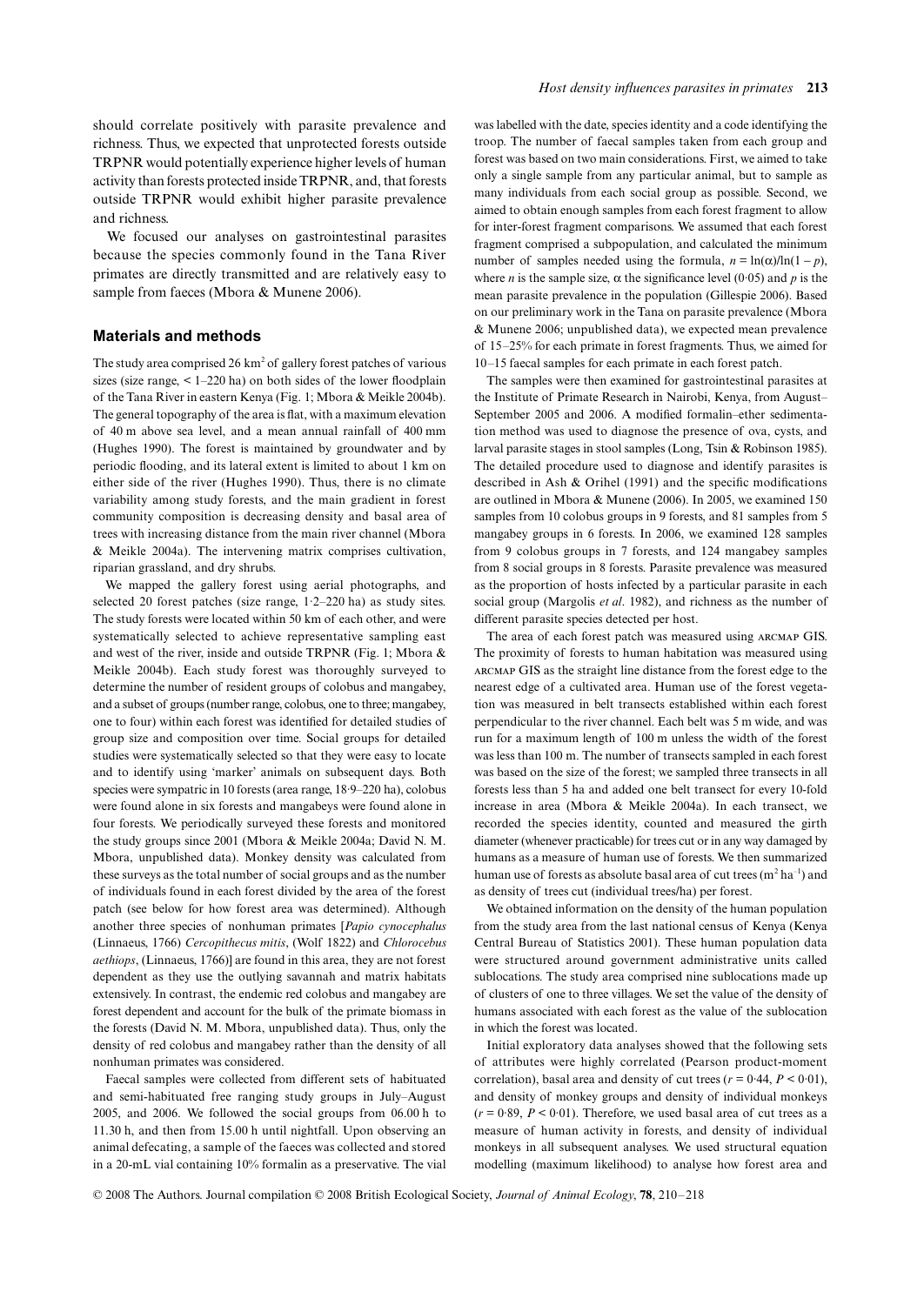human activities influenced monkey density inside and outside TRPNR; and, how parasite prevalence and richness were influenced by monkey density and by being inside or outside TRPNR.

Structural equation modelling simultaneously solves a system of linked regression equations that defines an assumed causal structure among the variables of interest (Grace 2007). In our analysis, parasite prevalence and richness were assumed to be variables that directly depended on monkey density and whether the social group was inside or outside TRPNR (a dichotomous variable). Monkey density was in turn assumed to depend directly on forest area, human density and basal area of trees cut in the forest. We used LISREL version 8·5 (Jöreskog & Sörbom 2002) to solve this system of regression equations using the maximum likelihood algorithm, to estimate partial regression coefficients and correlations, and to evaluate the overall fit of the data to this assumed causal model. We calculated separate structural equation models for each species.

#### **Results**

We found 16 helminth and 5 protozoan parasites in both primates out of which 71% were directly transmitted (Table 1). All the parasites found in the colobus were also found in the mangabey, but the mangabey had four additional parasites not found in the colobus (*Anoplocephala spp.*, *Heterakis spp.*, *Streptopharagus spp.*, *Isospora spp.*). Among the helminths, *Trichuris spp.* was the most common parasite, being found in at least 60% of the forests in each of the primates. Among the protozoans, *Escherichia coli*, *E. hartmani*, and *E. histolytica*-like had the highest prevalences in both primates. Interestingly, the protozoan *Balantidium coli-*like, which was found at relatively high prevalence (32·25%) among the mangabeys, was found at relatively low prevalence (4%) among the colobus. Generally, the highest prevalence and richness of parasites in both primates was found in the same forest patches located outside TRPNR (Fig. 2a). Across the landscape, mean parasite prevalence was higher in mangabeys than in the colobus  $(88.4\% \text{ vs. } 76.6\%; \chi^2 = 6.15, \text{ d.f. } = 1, P < 0.01)$ . However, the higher number of parasite species per host in the mangabey was not statistically significant ( $t = 0.74$ ,  $P = 0.50$ , Fig. 2b). The prevalence and richness of parasites were strongly correlated in both primates (colobus,  $r = 0.63$ ,  $P = 0.00$ , mangabey,  $r = 0.83$ ,  $P = 0.00$ ).

The causal structure we assumed for the structural equation models showed good overall fit to the data for each monkey species [overall tests for goodness of fit of the structural equation models (note that a nonsignificant goodness of fit test indicates that the data fit the model well) – colobus:  $\chi^2 = 2.97$ , d.f. = 7,  $P = 0.89$ ; mangabey:  $\chi^2 = 7.17$ , d.f. = 7, *P* = 0.41]. Most of the variance in the density of monkeys was explained by forest area, basal area of cut stems and density of humans in both colobus ( $R^2 = 0.67$ ,  $F = 10$ , d.f. = 2, 16,  $P < 0.05$ ; Fig. 3a) and mangabey  $(R^2 = 0.74, F = 12.98, d.f. = 2, 15, P < 0.05; Fig. 3b)$ . Forest area and basal area of cut stems were not significantly correlated and thus both attributes made independent contributions to the variance in host density (Fig. 3). Among colobus, a significant amount of variance in the prevalence and richness of parasites was accounted for by monkey density and being



**Fig. 2.** (a) Boxplots‡ of the prevalence of parasites in Tana River red colobus and mangabey outside (a) and inside (b) TRPNR. (b) Boxplots‡ of the number of parasites per group in Tana River red colobus and mangabey outside (a) and inside (b) TRPNR. ‡The boxplots show the five statistics, minimum, second quartile, median, third quartile, and maximum.

outside TRPNR (Prevalence,  $R^2 = 0.31$ ,  $F = 3.61$ ; Richness,  $R^2 = 0.44$ ,  $F = 6.29$ ; d.f. = 2, 16,  $P < 0.05$ ; Fig. 3a). Similarly for mangabeys, a significant amount of variance in the prevalence and richness of parasites was positively correlated with monkey density and being outside TRPNR (prevalence,  $R^2 = 0.42$ ;  $F = 5.39$ ; richness,  $R^2 = 0.69$ ,  $F = 16.43$ ; d.f. = 2, 15,  $P < 0.05$ ; Fig. 3b).

Although the direction of the associations between the prevalence and richness of parasites, and the predictor variables were in the same direction for both primates (Fig. 3), some differences were readily apparent when the two species were compared. For example, density of monkeys was a stronger influence on the variance in the prevalence and richness of parasites in the colobus than in the mangabey (Fig. 3). Similarly, being outside TRPNR was a stronger influence on the variance in the prevalence and richness of parasites in the mangabey than in the colobus (Fig. 3). It should be noted that densities of colobus and mangabeys did not differ in forest fragments  $(t = 0.50, d.f. = 35, P = 0.62)$ .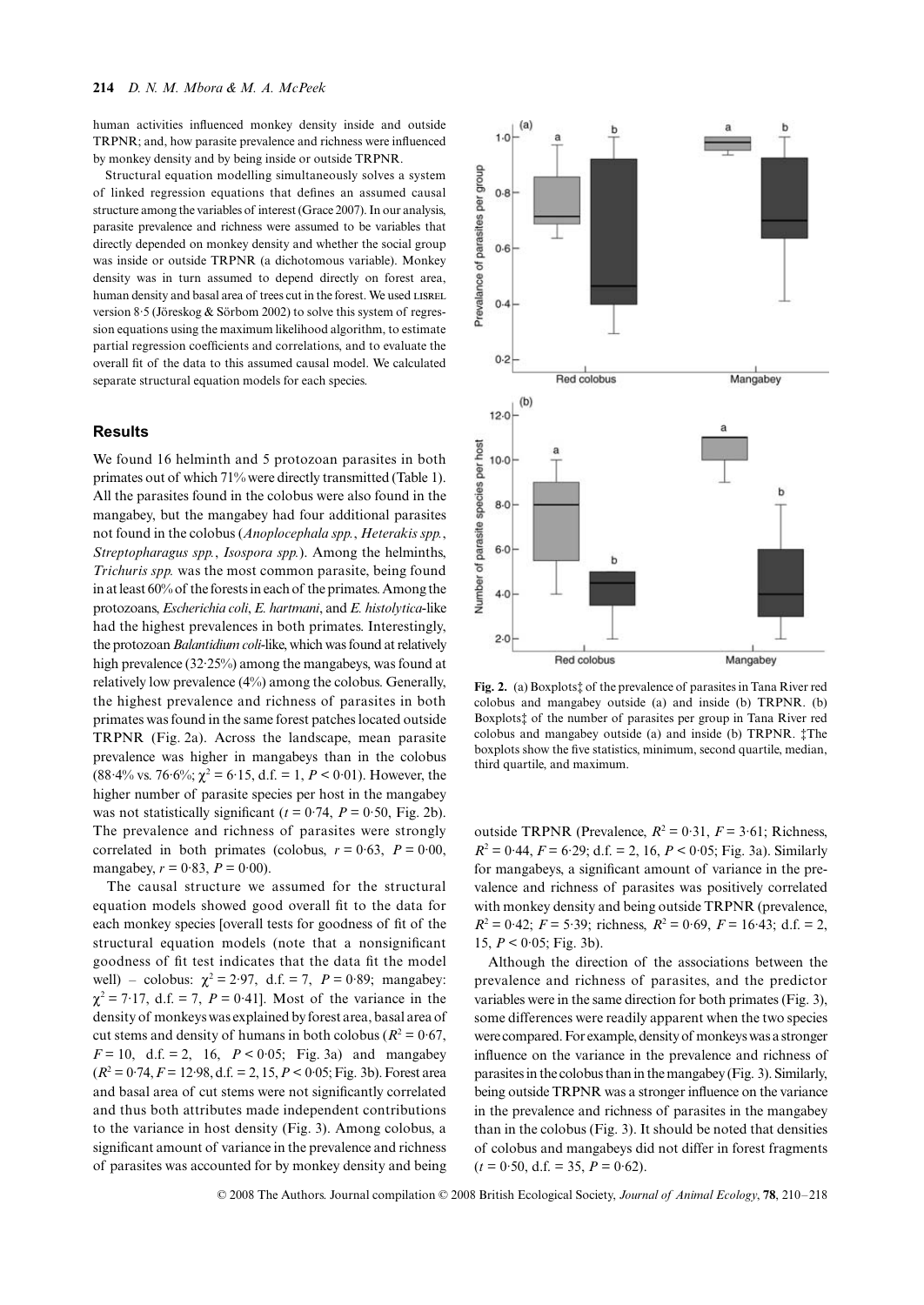| <b>Table 1a.</b> Parasites found in the Tana River red colobus |  |
|----------------------------------------------------------------|--|
|----------------------------------------------------------------|--|

| Parasites species                      | Mean* parasite<br>prevalence (percentage) | Taxonomic group and life cycle<br>comments (Roberts & Janovy 2005) |
|----------------------------------------|-------------------------------------------|--------------------------------------------------------------------|
| Abbreviata spp.                        | $7.7(5-11)$                               | Nematode, indirect                                                 |
| Ascaridia spp.                         | $8.0(0-8)$                                | Nematode, direct                                                   |
| Ascaris spp.                           | $9.5(4-15)$                               | Nematode, direct, human pathogen                                   |
| Balantidium coli-like†                 | $4.0(0-4)$                                | Protozoa, direct, human pathogen                                   |
| Bertiella spp.                         | $45.0(0-56)$                              | Cestode, indirect, benign in primates                              |
| Capillaria spp.                        | $28.0(11-45)$                             | Nematode, direct/indirect, human pathogen                          |
| Dicrocoelium spp.                      | $16.8(7-30)$                              | Trematode, indirect                                                |
| <i>Entamoeba coli</i> , (Grassi, 1879) | $26 \cdot 1 (7 - 68)$                     | Protozoa, direct, benign in primates                               |
| Entamoeba hartmani, (Prowazek, 1912)   | $7.0(1-15)$                               | Protozoa, direct, benign in primates                               |
| Entamoeba histolytica-like†            | $25.33(5-58)$                             | Protozoa, direct, human pathogen                                   |
| Oesophagostomum spp.                   | $7.4(3-13)$                               | Nematode, direct/indirect, human pathogen                          |
| Physaloptera spp.                      | $7.0(0-7)$                                | Nematode, Indirect, human pathogen                                 |
| Strongyloides spp.                     | $10.4(0-25)$                              | Nematode, direct/indirect, human pathogen                          |
| Toxascaris spp.                        | $16.4(7-38)$                              | Nematode, direct, human pathogen                                   |
| Toxocara spp.                          | $14.0(5-26)$                              | Nematode, direct, human pathogen                                   |
| Trichostrongylus spp.                  | $7.6(4-14)$                               | Nematode, direct, human pathogen                                   |
| Trichuris spp.                         | $8.44(3-20)$                              | Nematode, direct, human pathogen                                   |

\*Range of values among forests is in parenthesis. †These two species were identified as –*like* because of the uncertainty of species identification. We identified them based on the size, number and the morphology of the nuclei in the recovered cysts. However, it is possible that *Entamoeba histolytica*, could be *Entamoeba dispar* or a distinct species. Similarly, several different ciliates, for example, *Buxtonella,* resemble *Balantidium spp.*

**Table 1b.** List of parasite found in the Tana River mangabey

| Parasites species                    | Mean* parasite<br>prevalence (percentage) | Taxonomic group and life cycle<br>comments (Roberts & Janovy 2005) |
|--------------------------------------|-------------------------------------------|--------------------------------------------------------------------|
| Abbreviata spp.                      | $9.0(0-9)$                                | Nematode, indirect                                                 |
| Anoplocephala spp                    | $1.8(1-2)$                                | Cestode, indirect, human pathogen                                  |
| Ascaridia spp.                       | $7.0(0-7)$                                | Nematode, direct                                                   |
| Ascaris spp.                         | $8.0(0-8)$                                | Nematode, direct, human pathogen                                   |
| Balantidium coli-like†               | $33.3(7-83)$                              | Protozoa, direct, human pathogen                                   |
| Bertiella spp.                       | $11.3(7-25)$                              | Cestode, indirect, benign in primates                              |
| Capillaria spp.                      | $10.3(7-20)$                              | Nematode, direct/indirect, human pathogen                          |
| Dicrocoelium spp.                    | $25.0(6-43)$                              | Trematode, indirect                                                |
| Entamoeba coli, (Grassi, 1879)       | $52.7(7-92)$                              | Protozoa, direct, benign in primates                               |
| Entamoeba hartmani, (Prowazek, 1912) | $16.8(7-25)$                              | Protozoa, direct, benign in primates                               |
| Entamoeba histolytica-like†          | $67.1(55-83)$                             | Protozoa, direct/indirect, human pathogen                          |
| Heterakis spp.                       | $19.0(7-30)$                              | Nematode, direct, human pathogen                                   |
| Isospora spp.                        | $6.0(0-6)$                                | Protozoa, direct, human pathogen                                   |
| Oesophagostomum spp.                 | $5.7(4-7)$                                | Nematode, direct/indirect, human pathogen                          |
| Physaloptera spp.                    | $13.8(9-20)$                              | Nematode, indirect, human pathogen                                 |
| Streptopharagus spp.                 | $12.7(8-16)$                              | Nematode, indirect                                                 |
| Strongyloides spp.                   | $7.4(4-10)$                               | Nematode, direct/indirect, human pathogen                          |
| Toxascaris spp.                      | $7.3(6-9)$                                | Nematode, direct, human pathogen                                   |
| Toxocara spp.                        | $24.0(7-44)$                              | Nematode, direct, human pathogen                                   |
| Trichostrongylus spp.                | $10.8(7-20)$                              | Nematode, direct, human pathogen                                   |
| Trichuris spp.                       | $18.8(6 - 20)$                            | Nematode, direct, human pathogen                                   |

\*Range of values among forests is in parenthesis. †These two species were identified as *–like* because of the uncertainty of species identification. We identified them based on the size, number and the morphology of the nuclei in the recovered cysts. However, it is possible that *Entamoeba histolytica*, could be *Entamoeba dispar* or a distinct species. Similarly, several different ciliates, for example, *Buxtonella*, resemble *Balantidium spp.*

#### **Discussion**

The prevalences of parasites found in the Tana River primates were very high compared to primates elsewhere. For example, in a study of the prevalence of gastrointestinal parasites in primates worldwide, Altizer, Nunn & Lindenfors (2007) found that threatened primates had a lower prevalence of parasites (mean, 15·3%) than nonthreatened species (mean, 19·1%). Both the Tana River colobus and mangabey are critically endangered (Mittermeier *et al*. 2007), yet they had mean parasite prevalences much higher than the mean for threatened species worldwide (Fig. 2a). Similarly, the Tana River red

© 2008 The Authors. Journal compilation © 2008 British Ecological Society, *Journal of Animal Ecology*, **78**, 210–218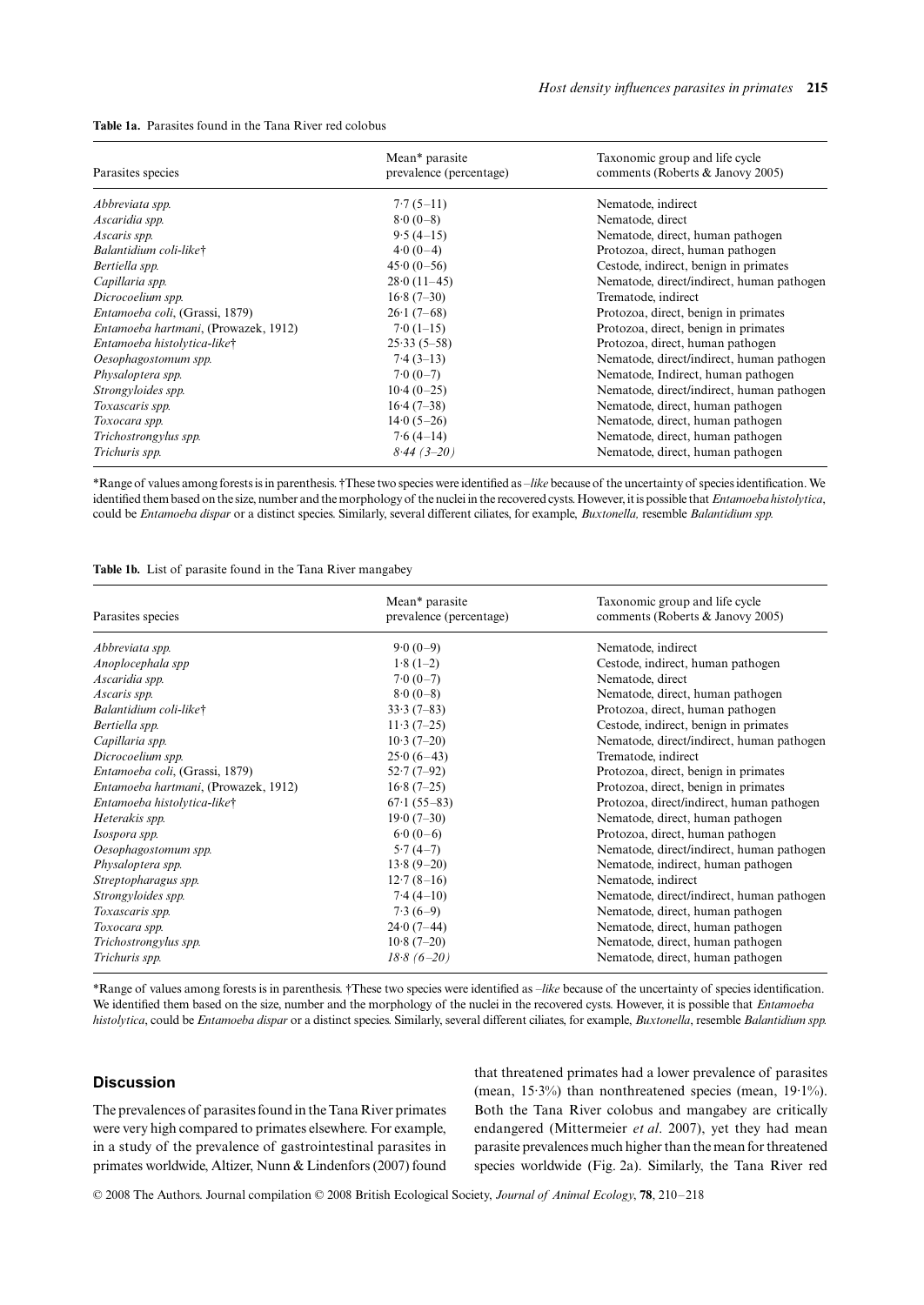

Fig. 3. Path diagram showing that parasite prevalence and richness depended directly on density of (a) colobus and (b) mangabey. In turn, monkey density depended directly on forest area, basal area of cut trees and density of humans inside and outside TPRNR. **Bold** arrows and asterisks identify model coefficients that are statistically different from  $0$  ( $t_{16,0.95}$  = 1·7). Potentially correlated independent variables are indicated with two-way arrows with associated correlation coefficients. The one-way arrows to the extreme right represent the effects of the error term *Z*.

colobus and mangabey had relatively high richness of parasites (Fig. 2b). Surveys of the richness of gastrointestinal parasites of seven species of primates in western Uganda found 14 species of parasites after examining 2396 faecal samples (Gillespie, Greiner & Chapman 2004, 2005b). This suggests lower parasite richness in western Uganda than in the Tana River, because we used the same sampling methods as Gillespie *et al*. (2004, 2005b), on a much smaller sample of faeces  $(\sim 20\%)$  from only two primates, but found 21 parasite species. Alternatively, it may be that the same parasites are present in Tana River and western Uganda but the higher prevalence in the Tana River made it possible to detect more species.

Our study suggests that the high parasite prevalence and richness in the Tana River is due to the extensive forest fragmentation and loss mediated primarily by differences in host density and human activities inside and outside TRPNR. First, basal area of cut stems, which was positively associated with monkey density, is a direct measure of human activities that cause habitat loss and fragmentation. Second, in accordance with our expectations, forest area was positively associated with monkey density, probably because of the positive correlation between habitat quality and forest area (Medley 1993a; Mbora & Meikle 2004a).

In accordance with epidemiological theory, increasing host density should increase the probability that a given infective

parasite egg or larva will contact a host (Anderson & May 1978; May & Anderson 1978). Therefore, the prevalence of directly transmitted parasites should correlate positively with the density of hosts in the population (Arneberg *et al*. 1998); – a prediction that was clearly supported in this study. Epidemiological theory also predicts that parasite species richness should correlate positively with host population density (Anderson & May 1978; May & Anderson 1978; Arneberg 2002; Nunn *et al*. 2003). Thus, the finding that monkey density was positively correlated with parasite richness further supports the hypothesis that high host density mediates increased parasite prevalence and richness due to habitat fragmentation and loss among these primates.

The differences observed between the two primates are quite interesting and are probably due to their divergent behavioural ecology. Colobus are forest habitat specialists whose abundance should be more closely linked to attributes of the forest habitat (Mbora & Meikle 2004a). Thus, density of monkeys was a stronger influence on the variance in the prevalence and richness of parasites in the colobus than in the mangabey. In addition, in 10 of the 20 forests where colobus and mangabeys were sympatric, mangabeys tended to have a higher prevalence of parasites than colobus did. Mangabeys live in relatively larger social groups that range much more widely than colobus do (Homewood 1978; Marsh 1981). Therefore, the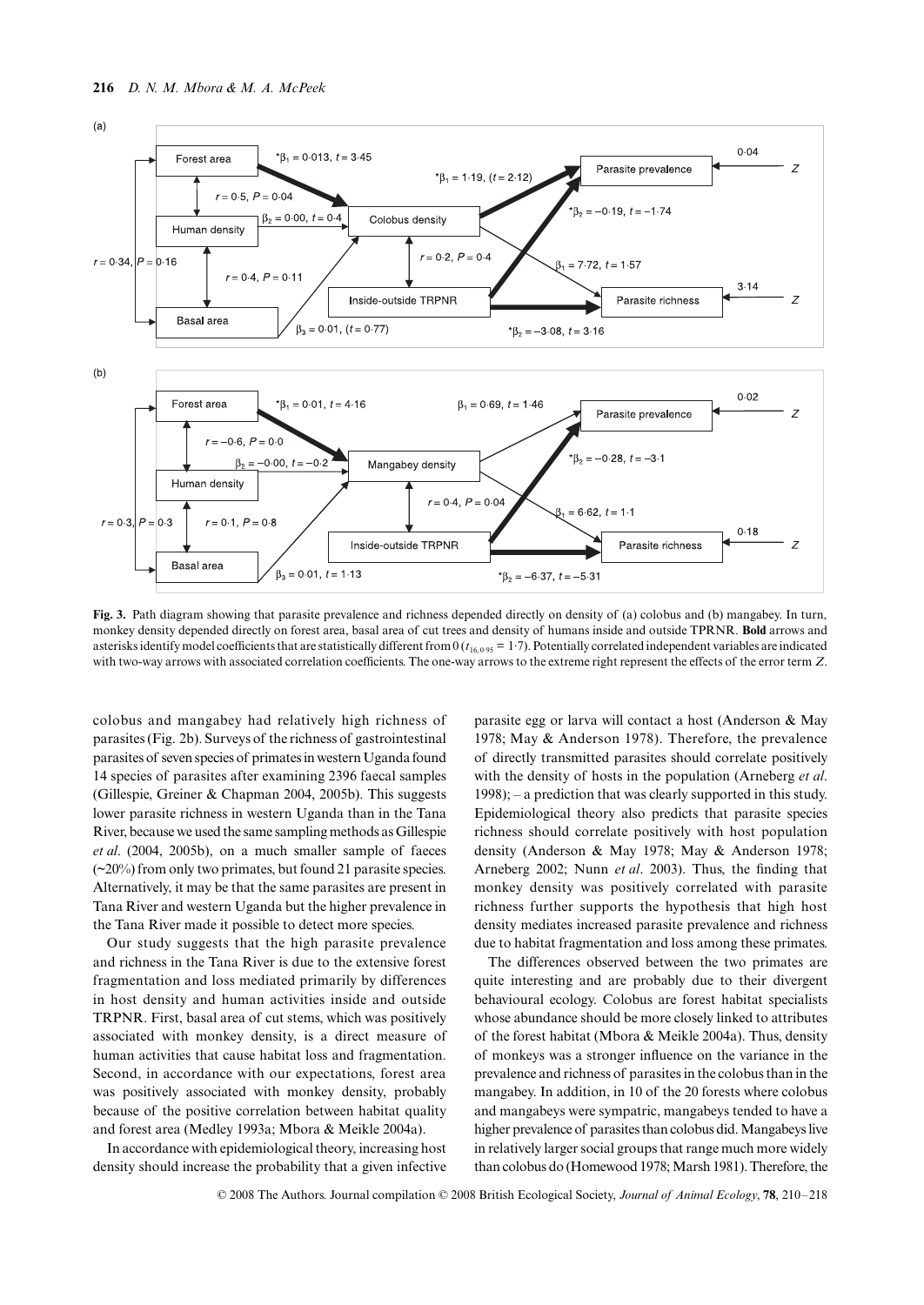probability that a mangabey will be exposed to infective parasite stages should be much higher than for colobus, favouring increased parasite prevalence and richness in mangabeys.

It was also quite interesting that we found several parasite species that are typically human pathogens. However, it would be unwise to conclude that cross-species infections were occurring between humans and primates in this area without further genetic and morphological analyses of these parasites. For example, (De Gruijter *et al*. 2005) found that the population genetics of *Oesophagostomum bifurcum* that infect sympatric humans and monkeys in Ghana were strongly structured according to host species. Thus, even though there was ample opportunity for *O. bifurcum* to exhibit cross-species infections, it seems that this was not occurring in this location in Ghana.

Our study stands to make important contributions to basic ecological theory and provides important information to guide the conservation of nonhuman primates. First, we showed that the increased parasite prevalence and richness in primates in a highly fragmented landscape is mediated primarily by changes in host density. Previous studies that have shown a correlation between human activities and parasite prevalence have not identified the mechanism(s) by which human activities lead to increased prevalence and richness of parasites (e.g. Gillespie & Chapman 2006). Second, our study suggests that habitat fragmentation and loss may have different effects on parasite prevalence and richness in arboreal compared to terrestrial nonhuman primates. Thus, even though the two species were largely sympatric, the mangabey, a terrestrial habitat generalist, had a higher prevalence and richness of parasites than the colobus, an arboreal folivore.

It is estimated that at least 90% of all primate species are endangered by forest fragmentation and loss (IUCN 2007; Mittermeier *et al*. 2007). Therefore, it is important to know that such forest primates may face an additional threat from increases in the prevalence and richness of directly transmitted parasites. In the specific case of the two Tana River primates, both of which are critically endangered, it should be of concern that they harbour such high levels of parasite prevalence and richness. Clearly, the high prevalence and richness of parasites does not necessarily mean that these animals are sick. However, severe infections by helminths and protozoa can reduce host population abundance by lowering the efficiency of normal host activities (Hudson, Dobson & Newborn 1992; Gregory & Hudson 2000). Furthermore, given the close taxonomic relatedness of humans and nonhuman primates, it is reasonable to assume that the various parasite species identified in the Tana River primates as pathogenic in humans (Table 1; Polderman *et al*. 1991; Roberts & Janovy 2005), are also potentially pathogenic in primates. Thus, we recommend further studies to test the possible health effects of the high levels of parasite prevalence and richness found in these primates. Such studies will help to clarify if parasites play any role in causing the declining population abundance and the endangered conservation status of these and other forest primates.

#### **Acknowledgements**

We are indebted to the people of Tana for their support of this research. Many thanks are due to our dedicated field assistants: M. Moroa, J. Kokani, G. Galole, S. Isaya, and R. Hiribae. We greatly appreciate the help provided by Mr. E. Munene of the Institute of Primate Research in Kenya in identifying the parasites. We are grateful to the Government of Kenya for research permission (Permit #: MOEST13/001/35C417/2), the Kenya Wildlife Service for research affiliation, and for funding received from The Rufford Foundation, Margot Marsh Biodiversity Foundation, The National Geographic Society and Dartmouth College. We thank Dr. Douglas Meikle, and four anonymous reviewers for valuable comments that greatly improved the quality of this manuscript. This work was also partially supported by National Science Foundation grant IBN-0516104 to M. McPeek.

#### **References**

- Altizer, S., Nunn, C.L. & Lindenfors, P. (2007) Do threatened hosts have fewer parasites? A comparative study in primates. *Journal of Animal Ecology*, **76**, 304–314.
- Anderson, R.M. (1979) Parasite pathogenicity and the depression of host population equilibria. *Nature*, **279**, 150–152.
- Anderson, R.M. & May, R.M. (1978) Regulation and stability of host-parasite population interactions .1. Regulatory processes. *Journal of Animal Ecology*, **47**, 219–247.
- Andren, H. (1994) Effects of habitat fragmentation on birds and mammals in landscapes with different proportions of suitable habitat: a review. *Oikos*, **71**, 355–366.
- Arneberg, P. (2002) Host population density and body mass as determinants of species richness in parasite communities: comparative analyses of directly transmitted nematodes of mammals. *Ecography*, **25**, 88–94.
- Arneberg, P., Skorping, A., Grenfell, B. & Read, A.F. (1998) Host densities as determinants of abundance in parasite communities. *Proceedings of the Royal Society B: Biological Sciences*, **265**, 1283–1289.
- Ash, L.R. & Orihel, T.C. (1991) *Parasites: A Guide to Laboratory Procedures and Identification*. American Society of Clinical Pathologists Press, Chicago, Illinois.
- Bascompte, J. & Sole, R.V. (1996) Habitat fragmentation and extinction thresholds in spatially explicit models. *Journal of Animal Ecology*, **65**, 465–473.
- Bobe, R. & Behrensmeyer, A.K. (2004) The expansion of grassland ecosystems in Africa in relation to mammalian evolution and the origin of the genus *Homo*. *Palaeogeography, Palaeoclimatology, Palaeoecology*, **207**, 399–420.
- Brotons, L., Monkkonen, M. & Martin, J.L. (2003) Are fragments islands? Landscape context and density-area relationships in boreal forest birds. *American Naturalist*, **162**, 343–357.
- Caughley, G. (1994) Directions in conservation biology. *Journal of Animal Ecology*, **63**, 215–244.
- Coe, C.L. (1993) Psychosocial factors and immunity in nonhuman-primates a review. *Psychosomatic Medicine*, **55**, 298–308.
- Connor, E.F., Courtney, A.C. & Yoder, J. M. (2000) Individuals–area relationship: the relationship between animal population density and area. *Ecology*, **81**, 734–748.
- Daszak, P., Cunningham, A.A. & Hyatt, A.D. (2000) Emerging infectious diseases of wildlife-threats to biodiversity and human health. *Science*, **287**, 443–449.
- De Gruijter, J.M., Gasser, R.B., Polderman, A.M. & Grasser, R.B. (2005) High resolution DNA fingerprinting by AFLP to study the genetic variation among *Oesophagostomum bifurcum* (Nematodes) from human and non-human primates from Ghana. *Parasitology*, **130**, 229–237.
- deMenocal, P.B. (2004) African climate change and faunal evolution during the Pliocene-Pleistocene. *Earth and Planetary Science Letters*, **220**, 3–24.
- Eley, R.M., Strum, S.C., Muchemi, G. & Reid, G.D.F. (1989) Nutrition, body condition, activity patterns, and parasitism of free-ranging troops of olive baboons (*Papio anubis*) in Kenya. *American Journal of Primatology*, **18**, 209–219.
- Fagan, W.E., Cantrell, R.S. & Cosner, C. (1999) How habitat edges change species interactions. *American Naturalist*, **153**, 165–182.
- Fahrig, L. (2003) Effects of habitat fragmentation on biodiversity. *Annual Review of Ecology, Evolution and Systematics*, **34**, 487–515.
- Friedman, E.M. & Lawrence, D.A. (2002) Environmental stress mediates changes in neuroimmunological interactions. *Toxicological Sciences*, **67**, 4–10.
- Gillespie, T.R. (2006) Noninvasive assessment of gastrointestinal parasite infections in free-ranging primates. *International Journal of Primatology*, **27**, 1129–1143.

© 2008 The Authors. Journal compilation © 2008 British Ecological Society, *Journal of Animal Ecology*, **78**, 210–218